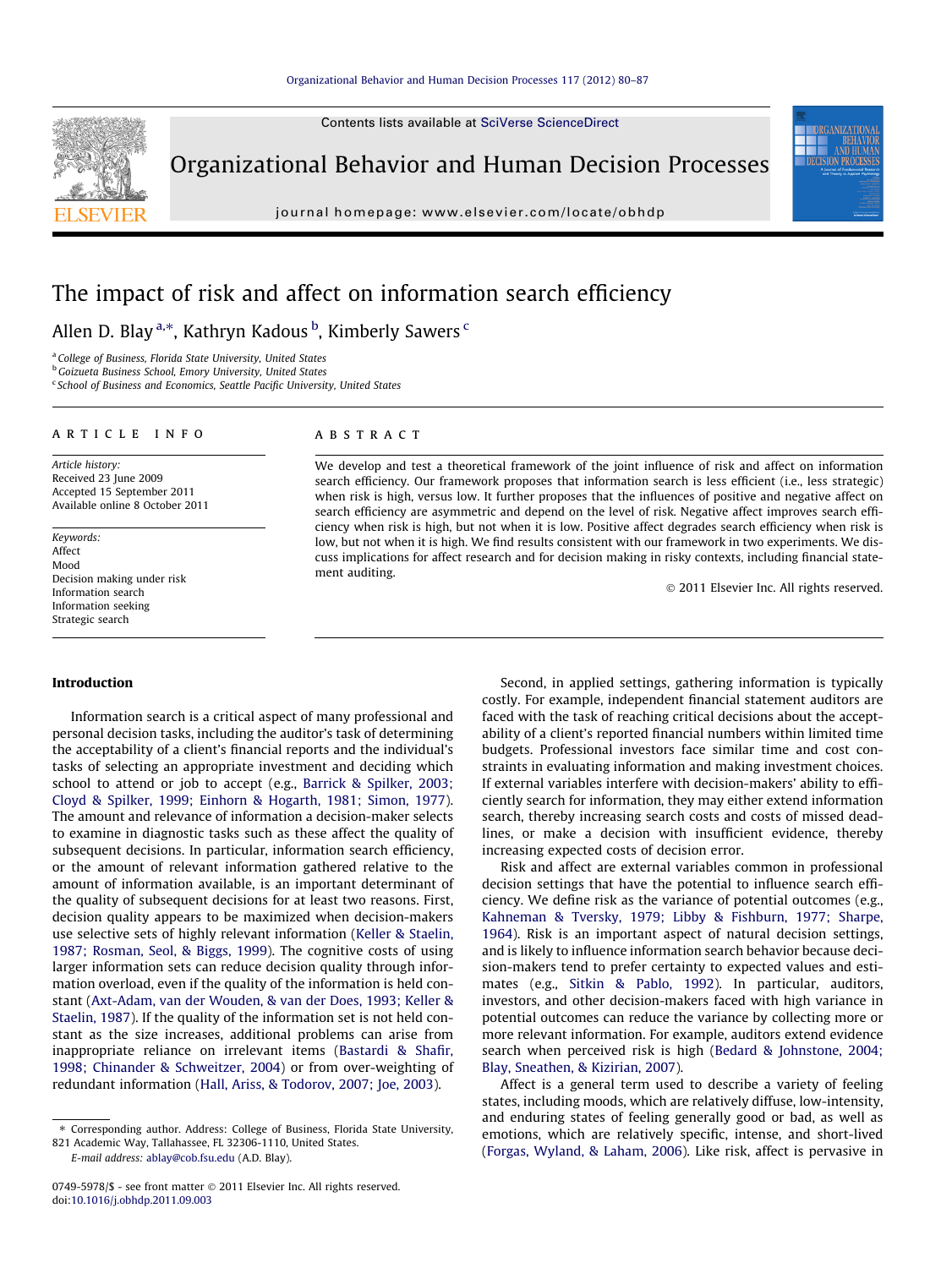natural decision settings. Moreover, affect influences information processing in a variety of ways. Most research in this area focuses on the impact of ambient mood, as opposed to emotion [\(Forgas](#page--1-0) [et al., 2006\)](#page--1-0). Negative affect has been shown to focus information search ([Fiedler, Pampe, & Scherf, 1986; Isen, 1984; Keinan, 1987;](#page--1-0) [Lewinsohn & Mano, 1993; Mano, 1992](#page--1-0)). On the other hand, studies of the influence of positive affect on information processing tasks indicate that positive affect may reduce focus of attention ([George](#page--1-0) [& Brief, 1996\)](#page--1-0) and increase risk aversion ([Mittal & Ross, 1998\)](#page--1-0), which would lead to less efficient information search [\(Mittal &](#page--1-0) [Ross, 1998](#page--1-0)).

We develop a theoretical framework that predicts when and how the increased focus from negative affect and the reduced focus from positive affect will moderate the effects of risk on the efficiency of information search. We conduct two experiments using tasks that are similar to an auditor's verification task to test our predictions. We manipulate ambient affect and risk in both experiments. Information is costly.

# Information search: a theoretical framework

We begin by developing a theoretical framework of how risk and affect influence information search efficiency. We first propose that higher risk settings are associated with less efficient search than lower risk settings, because the desire to decrease uncertainty under high risk increases decision makers' demand for information. We then argue that affect moderates the impact of risk on information search efficiency, but that it does so in asymmetrical ways [\(Forgas, 1995](#page--1-0)). In particular, we propose that negative affect causes a focusing of attention that improves search efficiency in high-risk settings. We further propose that positive affect causes distraction in low-risk settings, degrading search efficiency.

# Risk and information search

A significant body of research considers decision-making under uncertainty and risk (e.g. [Kahneman, Slovic, & Tversky, 1982\)](#page--1-0). Much of this research focuses on the cognitive processes surrounding decision-making and how individual decision-makers respond to varying levels of risk ([Kahneman et al., 1982; Slovic, 2002\)](#page--1-0). Consistent with many professional decision settings, including auditing and investing, we define "risk" as the variance in potential outcomes, such that higher variance in potential outcomes equates to higher risk (e.g., [Libby & Fishburn, 1977](#page--1-0)).

In many decision settings, individuals can perform information search to reduce the variance of potential outcomes. For example, auditors select a larger sample of transactions underlying a client's financial reports in order to reduce the range of possible appropriate values for the reported numbers when the risk that earnings have been manipulated is higher [\(Bedard & Johnstone, 2004; Blay](#page--1-0) [et al., 2007\)](#page--1-0). Household investors' perceptions of the risk of investing in the stock market are positively associated with the number of information sources they consult before investing [\(Cho & Lee,](#page--1-0) [2006](#page--1-0)), and tax professionals conduct more extensive and effortful search for clients they view as high risk [\(Kadous, Magro, & Spilker,](#page--1-0) [2008](#page--1-0)).

Consistent with this reasoning, decision makers will likely acquire more information when risk is high, versus low. Efficient information search involves targeting the most relevant cues and examining a higher ratio of relevant cues to total cues, avoiding the costs associated with viewing less relevant information ([Bar](#page--1-0)[rick & Spilker, 2003; Camerer & Johnson, 1991\)](#page--1-0). If the higher extent of search under high risk is not met with increased consideration of the relevance of information, increasing the extent of information search will result in diluting the most relevant information with less relevant or even redundant information. In higher risk settings, decision makers include less diagnostic information in their search ([Hammersley, Johnstone, & Kadous, 2011\)](#page--1-0). Thus, we expect less efficient search when risk is higher.

### Negative affect, risk, and information search

Prior research has identified means by which negative affect both improves and degrades decision performance. For example, ambient negative affect has been shown to improve decision performance by focusing individuals' attention on the most important information ([Ben Zur & Breznitz, 1981; Bower, 1981; Bower &](#page--1-0) [Mayer, 1989; Easterbrook, 1959; Hockey, 1970; Payne, Bettman,](#page--1-0) [& Johnson, 1988; Wallsten & Barton, 1982; Wright, 1974](#page--1-0)), increasing recall of negative items, and reducing the time for mood congruent judgments [\(Forgas & Bower, 1987](#page--1-0)). On the other hand, ambient negative affect has been shown to degrade decision performance by narrowing decision-makers' focus to a limited number of available alternatives [\(Fiedler et al., 1986; Isen, 1984;](#page--1-0) [Keinan, 1987; Lewinsohn & Mano, 1993; Mano, 1992\)](#page--1-0), narrowing categorization breadth ([Bachrach & Jex, 2000\)](#page--1-0), increasing the use of more erratic and less systematic information searches [\(Eysenck,](#page--1-0) [1984; Kahneman, 1973; Keinan, 1987; Rothstein, 1986\)](#page--1-0), impairing memory by producing distracting thoughts [\(Seibert & Ellis, 1991;](#page--1-0) [Wenzlaff, Wegner, & Roper, 1988](#page--1-0)), and reducing the accuracy of performance [\(Seibert & Ellis, 1991](#page--1-0)). It appears that under mild negative affect, narrowing the focus of information search increases performance, as long as the task is not too difficult, but it degrades performance when task difficulty is high ([Payne et al., 1988; Stone](#page--1-0) [& Kadous, 1997\)](#page--1-0).

[Forgas and George \(2001\)](#page--1-0) argue that tasks that require elaborate substantive processing are more likely to be influenced by affect than tasks that can be solved using more simple and directed processing strategies. This is because affect influences both what people think and how they think. Thus, when processing is more substantive, there are more paths by which affect can influence judgment ([Forgas & George, 2001\)](#page--1-0). Affect may influence information search by impacting information integration, identification of relationships among cues, and/or ability to discover creative solutions ([Bachrach & Jex, 2000\)](#page--1-0). Prior work on these sub-tasks indicates that individuals in negative moods process information in a more controlled, focused manner and, as a result, use more strategic methods of information search [\(Bless, 2000; Fiedler,](#page--1-0) [2000; George & Zhou, 2002; Sinclair, 1988](#page--1-0)). We posit that this narrowing of focus with negative affect is context specific.

In particular, processing in a more controlled, focused manner is effortful. When risk is low, the corresponding motivation to engage in strategic search is also low. Negative affect may trigger increased focus in this setting, but individuals may not be willing to engage in effortful calculations and strategies. Therefore, we expect that negative affect will have a minimal impact on search efficiency when risk is low.

However, when risk is high there is greater uncertainty about outcomes, and so decision makers have a greater need to reduce that uncertainty. This higher need to reduce uncertainty provides motivation to engage in the effortful strategies triggered by negative affect. When risk is high, negative affect should serve to focus the decision maker on the task, moderating the impact of risk on the information search efficiency. Thus, we predict that when risk is high, decision-makers will exhibit more efficient information search when affect is negative than when affect is neutral.

#### Positive affect, risk, and information search

Prior research has also examined means by which positive affect both improves and degrades decision performance. Ambient